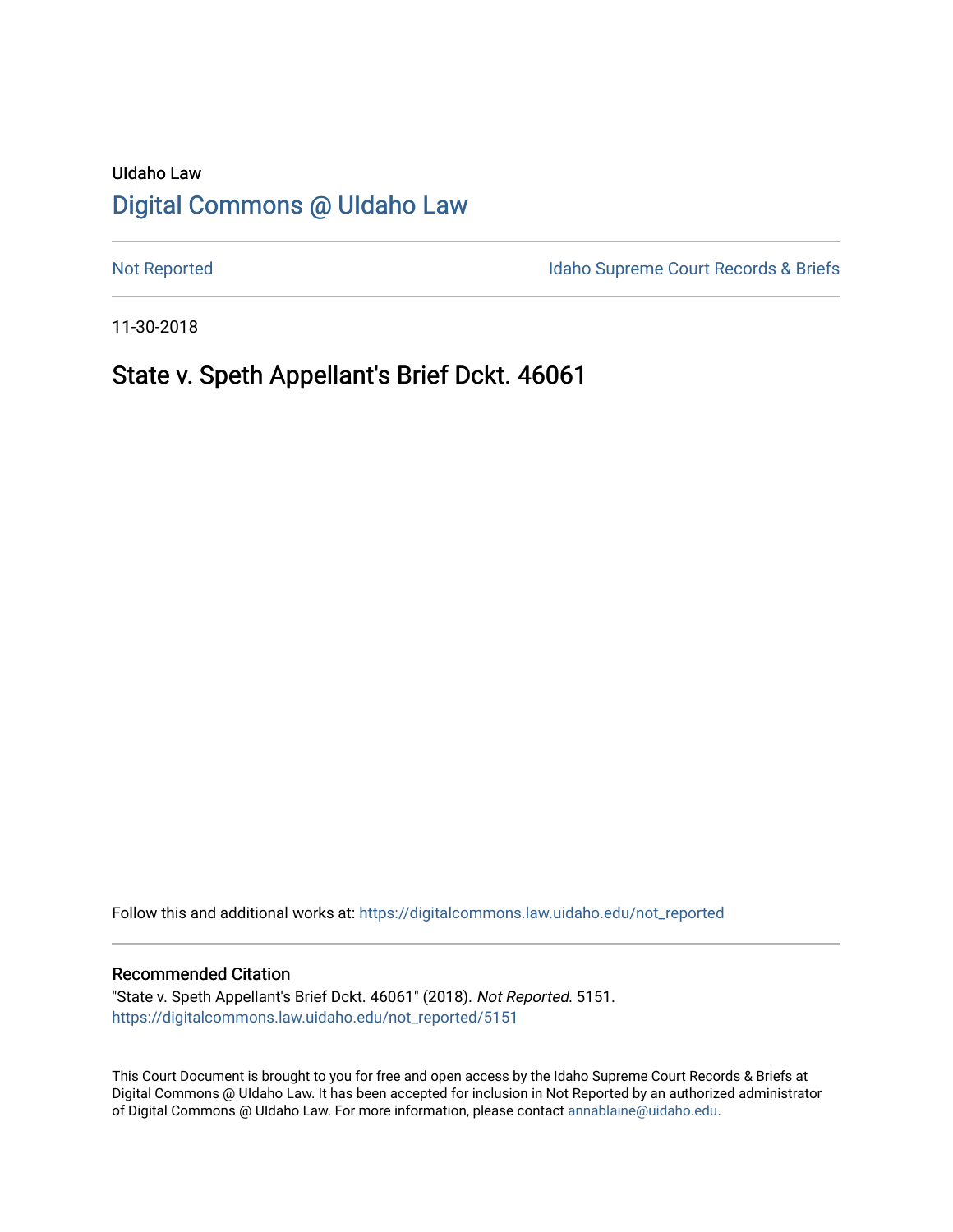Electronically Filed 11/30/2018 9:36 AM Idaho Supreme Court Karel Lehrman, Clerk of the Court By: Brad Thies, Deputy Clerk

ERIC D. FREDERICKSEN State Appellate Public Defender I.S.B. #6555

JASON C. PINTLER Deputy State Appellate Public Defender I.S.B. #6661 322 E. Front Street, Suite 570 Boise, Idaho 83702 Phone: (208) 334-2712 Fax: (208) 334-2985 E-mail: documents@sapd.state.id.us

#### IN THE SUPREME COURT OF THE STATE OF IDAHO

| STATE OF IDAHO,       |                                    |
|-----------------------|------------------------------------|
|                       | NO. 46061                          |
| Plaintiff-Respondent, |                                    |
|                       | TWIN FALLS COUNTY NO. CR42-16-4551 |
| V.                    |                                    |
|                       |                                    |
| <b>JESSICA SPETH,</b> | <b>APPELLANT'S BRIEF</b>           |
|                       |                                    |
| Defendant-Appellant.  |                                    |
|                       |                                    |

#### STATEMENT OF THE CASE

### Nature of the Case

Jessica Speth appeals from the district court's order denying her motion to reconsider the district court's order relinquishing jurisdiction. Mindful that the district court did not have the lawful authority to grant the motion, Ms. Speth asserts the district court abused its discretion by denying her motion.

#### Statement of the Facts & Course of Proceedings

The State filed an amended criminal complaint charging Ms. Speth with grand theft and malicious injury to property. (R., pp.18-20.) A preliminary hearing was held, Ms. Speth was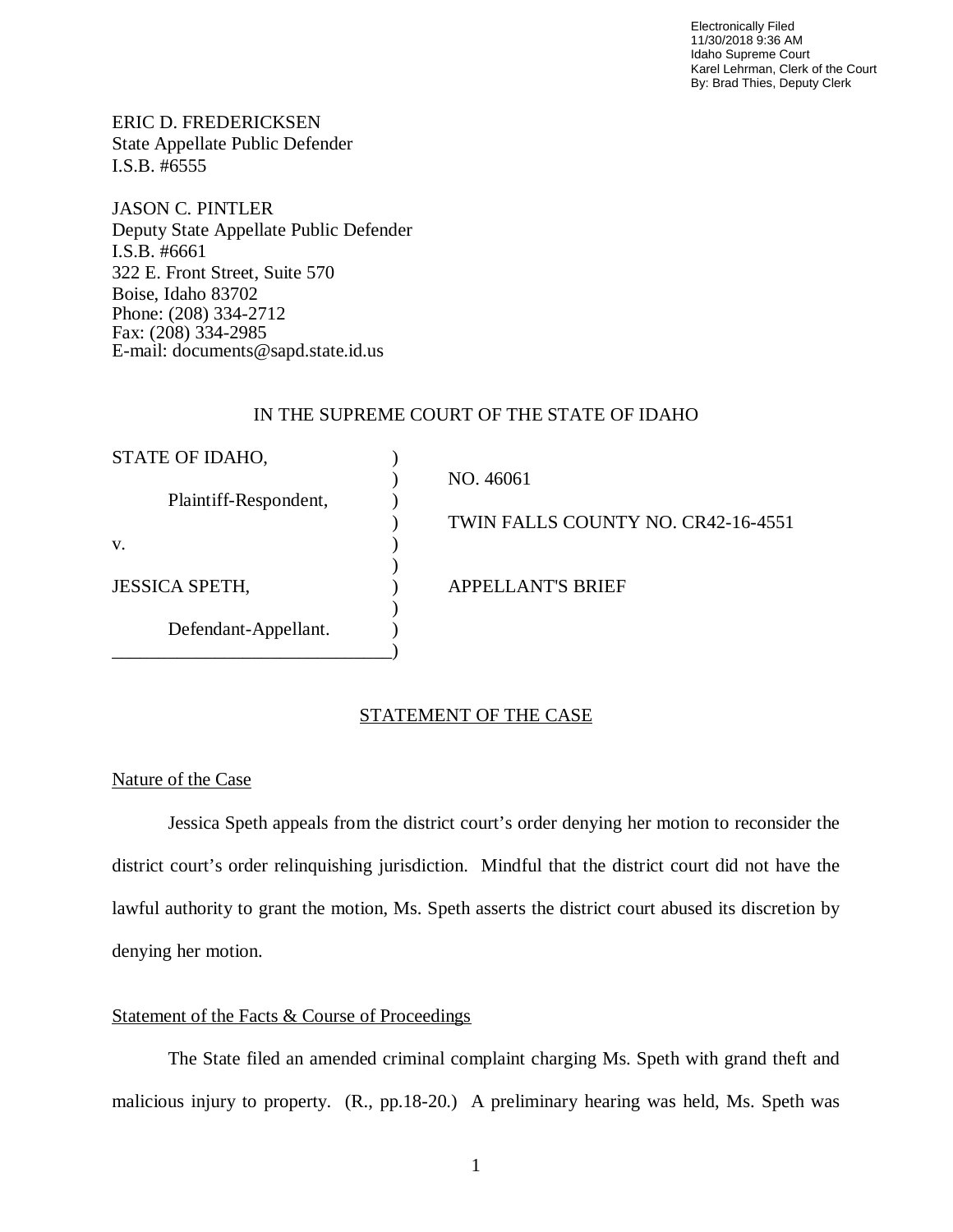bound over into the district court, and an information was filed charging her with the above crimes. (R., pp.26-29, 34-36.) Pursuant to an agreement with the State, Ms. Speth entered an *Alford*[1](#page-2-0) plea of guilty to grand theft; in exchange, the State agreed to dismiss the remaining charge and to recommend the district court impose a suspended unified term of 8 years, with 3 years fixed, and to place Ms. Speth on probation for a period of 4 years. (R., pp.48-59.) The district court followed the recommendation of the State and imposed and suspended a unified term of 8 years, with 3 years fixed, and placed Ms. Speth on probation for a period of 4 years. (R., pp.76-91.)

A few months later, Ms. Speth admitted to violating the terms of her probation, the district court revoked probation, executed the sentence, and retained jurisdiction. (R., pp.96-102, 106-12; Tr. p.5, L.11 – p.11, L.4.) Although the Department of Correction noted that Ms. Speth had done the bare minimum to pass her classes and that she had some disciplinary issues while on her rider, the Department recommended that the district court place Ms. Speth on probation.  $(PSI, pp.43-56.)^2$  $(PSI, pp.43-56.)^2$  Despite this recommendation, the district court relinquished jurisdiction without a hearing. (R., pp.115-16.) Ms. Speth filed a motion to reconsider the order relinquishing jurisdiction, providing the court with new information about one of Ms. Speth's claimed disciplinary offense reports while on her rider, and providing additional mitigating information. (R., pp.117-48.) Citing to the Idaho Supreme Court's opinion in *State v. Flores*, 162 Idaho 298 (2017), the district court found that it did not have jurisdiction to reconsider its

<span id="page-2-0"></span><sup>&</sup>lt;sup>1</sup> See North Carolina v. Alford, 400 U.S. 25 (1970) ("An individual accused of crime may voluntarily, knowingly, and understandingly consent to the imposition of a prison sentence even if he is unwilling or unable to admit his participation in the acts constituting the crime.")

<span id="page-2-1"></span> $2$  Citations to the Presentence Investigation Report and its attached documents will use the designation "PSI," and include the page numbers associated with the 56-page electronic file containing those documents.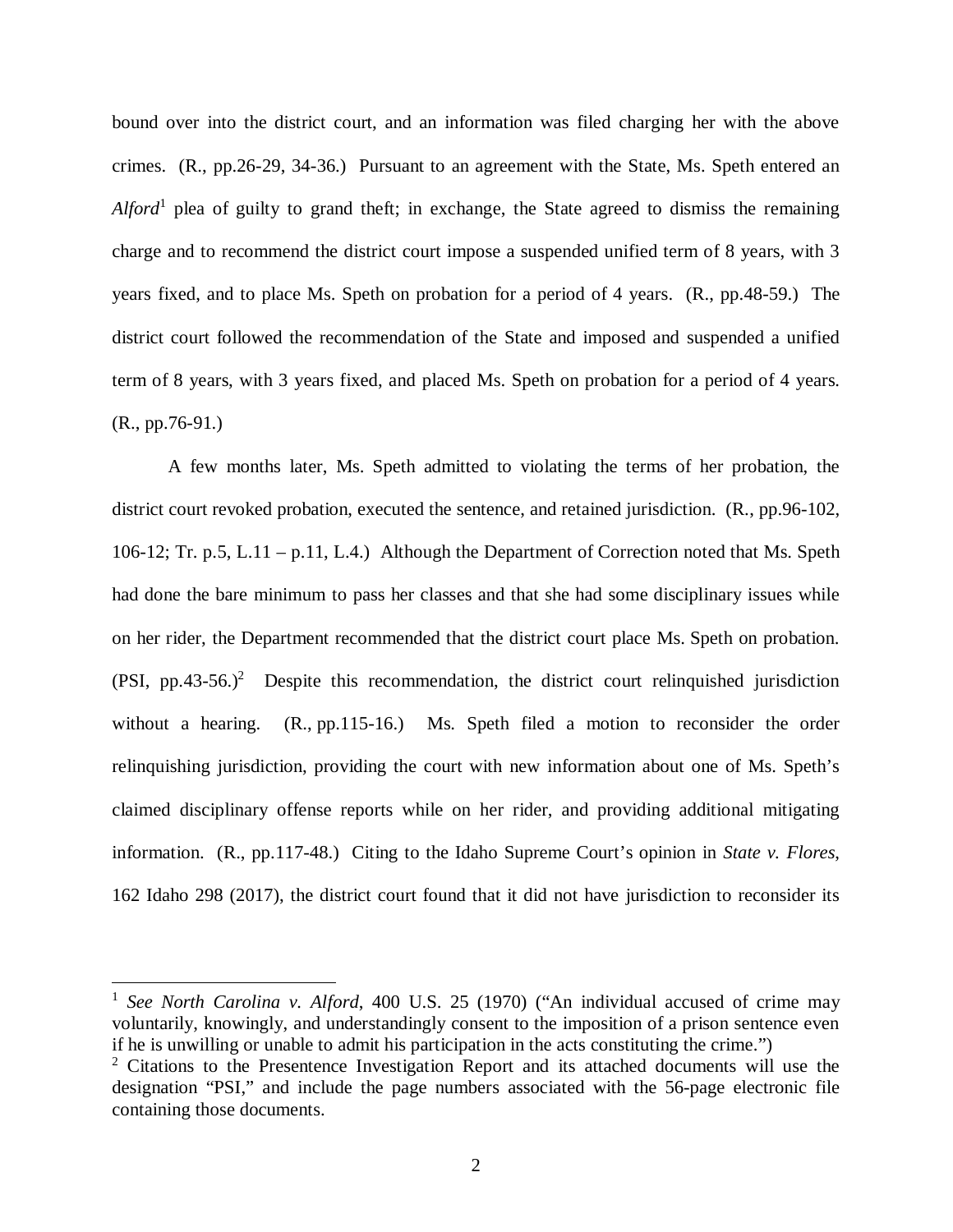relinquishment order, and noted that it would not have granted Ms. Speth's motion, even if it did have jurisdiction. (R., pp.151-54.) Ms. Speth filed a timely Notice of Appeal. (R., pp.159-63.)

#### ISSUE

Did the district court abuse its discretion by denying Ms. Speth's motion to reconsider the court's order relinquishing jurisdiction?

#### ARGUMENT

### The District Court Abused Its Discretion By Denying Ms. Speth's Motion To Reconsider The Court's Order Relinquishing Jurisdiction

In *Flores*, the Idaho Supreme Court held that Idaho Criminal Rule 35 does not grant a district court the authority to reinstate jurisdiction after a district court has relinquished jurisdiction. *Flores*, 162 Idaho at 301-02. In fact, the Court noted that there is no criminal procedural rule in Idaho law that grants a district court such authority. *Id.* at 162, fn.1. Mindful of this authority, Ms. Speth asserts the district court abused its discretion when it denied her motion to reconsider its order relinquishing jurisdiction.

Ms. Speth has a history of seizures. (PSI, pp.14-15.) She informed the district court that many of her difficulties while on her rider stemmed from her seizure disorder, including being placed on bunk restriction for much of the time. (R., pp.120-40.) Ms. Speth informed the district court that a disciplinary offense report related to her failure to wear a helmet while having a seizure was dismissed by the warden. (R., pp.120-23; PSI, p.45.) Additionally, Ms. Speth included with her motion copies of multiple certificates of accomplishment she earned while on her rider. (R., pp. 141-46.)

In light of the information she provided in support of her motion to reconsider, and mindful that the district court lacked jurisdiction to reconsider its decision to relinquish